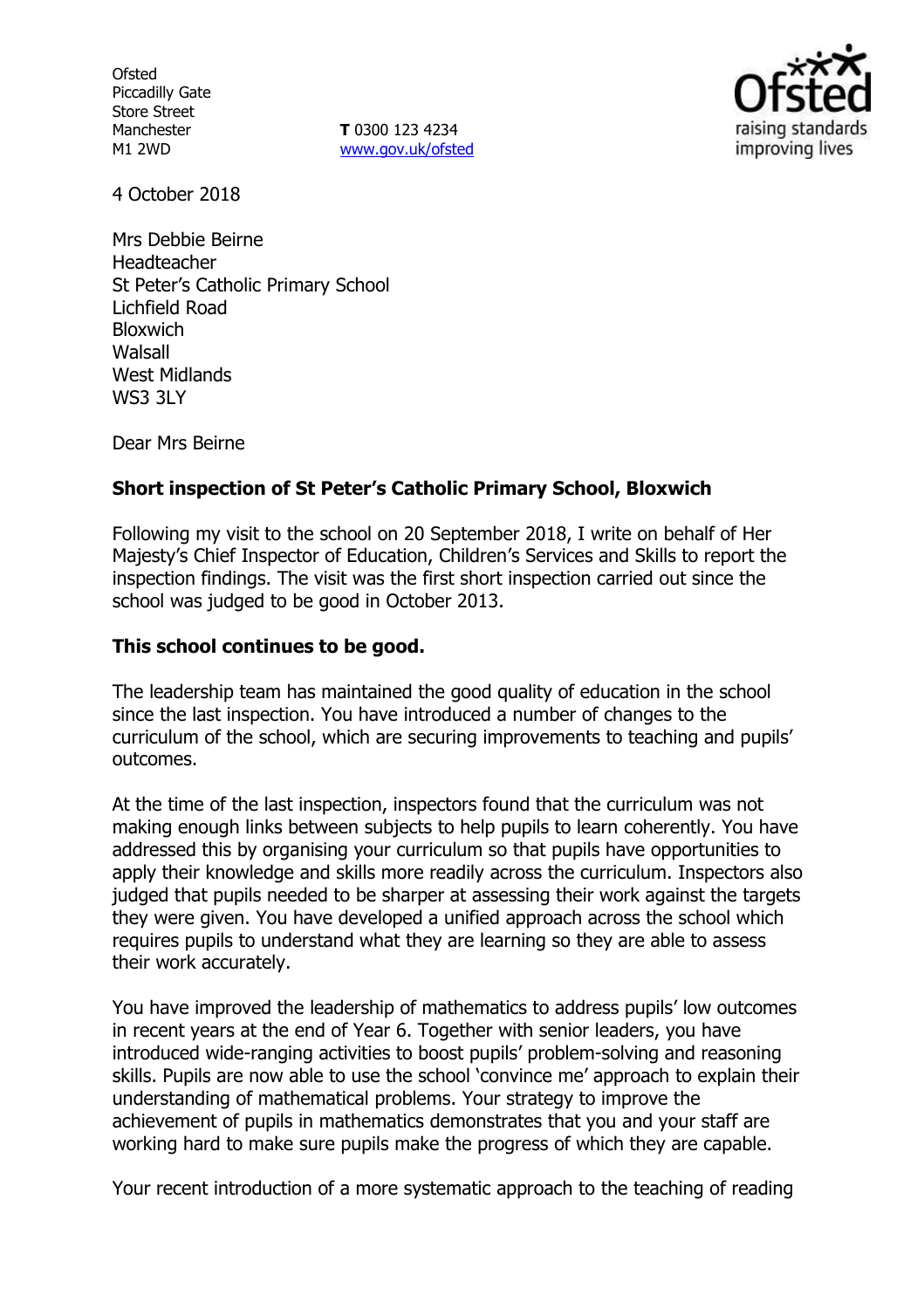

is contributing to better achievement in this subject area. Pupils' work in lessons and in books shows that they are making strong progress. Your approach to the teaching of reading is helping pupils to extend their vocabulary and improve their understanding of what they have read. This is contributing to pupils applying their knowledge and skills more readily in everyday reading.

Your passion for improving the learning experiences of every child is clearly evident. You have focused on the correct priorities for school improvement. You are taking effective action to address areas of weakness, such as the progress of some pupil groups from their key stage 1 starting points. You have ensured that leaders are involved in checking regularly the quality of teaching and pupils' progress in their areas of responsibility. The information gathered is used to measure the impact of initiatives on pupils' outcomes in reading, writing and mathematics.

In the early years, children excel from their low starting points because they clearly enjoy the well-planned learning opportunities on offer to them and acquire new skills quickly. The focus on language acquisition, teachers' high expectations and opportunities to learn through experiences ensure that children get off to a successful start. They are well prepared for the challenges of Year 1.

Pupils' behaviour, their attitudes to learning and their spiritual, moral, social and cultural development are also clear strengths of the school. The school strongly promotes British values, especially through the curriculum and its Christian ethos.

Pupils are articulate and speak highly of their school. They are focused and attentive in lessons and their conduct around school is very good. This is because the school has placed great importance on fostering a caring culture. In your words, 'becoming the best I can' is ensuring that all pupils are achieving well.

## **Safeguarding is effective.**

Safeguarding systems are robust and fit for purpose. You and your governors take every precaution to ensure that pupils are safe at school. Leaders make sure that staff receive up-to-date training and are aware of the most recent safeguarding advice. Effective recording systems are fully in place for the recruitment of staff. Governors assure themselves that the necessary checks have been made and documents are in order.

Pupils have a good understanding of how to keep themselves safe, for example when using the internet, crossing the road or when riding bicycles. During informal discussions, the overwhelming majority of parents and carers were confident that their child is happy and safe at St Peter's Primary School. Pupils and parents spoken to during the inspection were confident that the adults at school dealt with any instances of bullying effectively.

## **Inspection findings**

■ Leaders and governors have a good understanding of the school's strengths and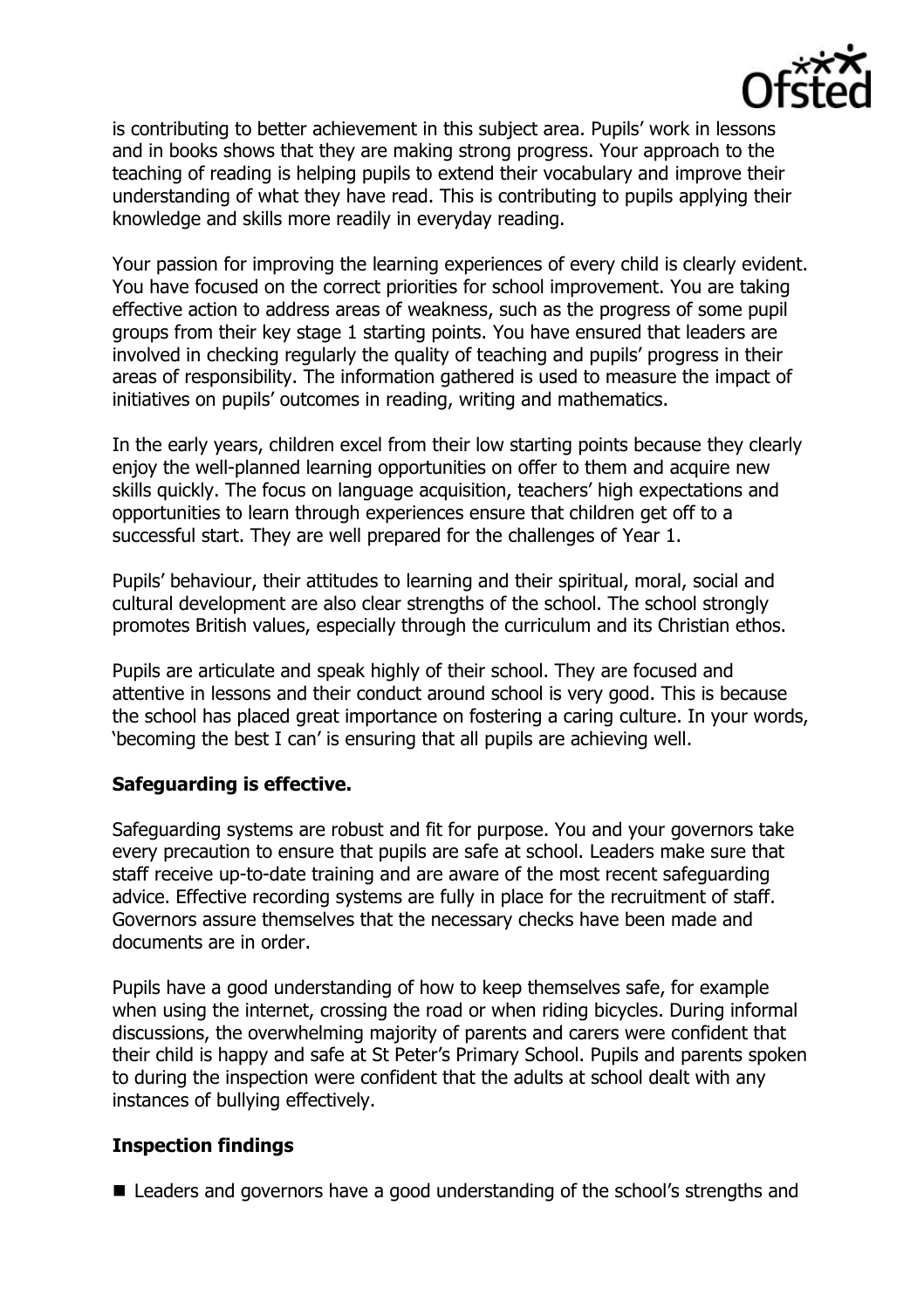

areas for development. This is because you check pupils' outcomes and the quality of teaching, learning and assessment regularly. The accurate analysis of school performance information is used successfully to address any areas of underachievement. The school improvement plan identifies the right priorities to help improve the school further.

- Since the last inspection, you have responded well to the inspectors' request to develop the links between subjects and to improve pupils' confidence in assessing their work against the targets set for them. Pupils experience a broad and balanced curriculum that develops their interests and deepens their knowledge. It is greatly enriched by a range of experiences such as: a Year 3 visit to a chocolate factory; Year 1 working with fossils; and a performance of 'The Hobbit' delivered at school by a theatre company. When I asked pupils about their targets, they were able to articulate these and explain what they need to do to achieve them. There is also evidence in books that pupils are now confident in assessing their work.
- You have used external support well to increase attendance at school. As a result, you are able to monitor attendance with more rigour, and to identify patterns of absence which are then shared with parents. You also encourage improvements in attendance through positive rewards and celebration assemblies. The systems and strategies that you have adopted have resulted more recently in an increase in overall attendance.
- Children in the early years continue to make good overall progress from their starting points in almost all areas of learning. The proportion of pupils at the end of the early years achieving a good level of development has been consistently high for the last three years. However, you have rightly recognised that children exceeding the early learning goals is now a priority for the school.
- You have correctly identified problem-solving and reasoning in mathematics as a school priority. As a result, you have developed a school-wide programme that gives pupils opportunities to engage in the more practical and investigative aspects of mathematics. This is developing pupils' mathematical vocabulary, and their approach when solving problems is much more systematic.
- In reading, higher-level analytical skills are being developed systematically so pupils can think more deeply about the texts they are reading. This is resulting in pupils being able to comprehend better what they have read and rising standards in reading.
- You and the other leaders have ensured continued improvement in outcomes for pupils. The results of the Year 1 phonics check have been consistently above average and show a rising trend over time. According to the provisional results from 2018, there has been a rise in attainment in reading, writing and mathematics at the end of key stage 1, and a notable rise in pupils achieving at greater depth in reading and mathematics. Pupils' attainment in writing at greater depth is improving but it is below the national average. You are attending to this across these key stages by better teaching. This includes improving pupils' skills in vocabulary and showing them how to write for different audiences and purposes.
- Although nationally published data indicated a decline in attainment at the end of